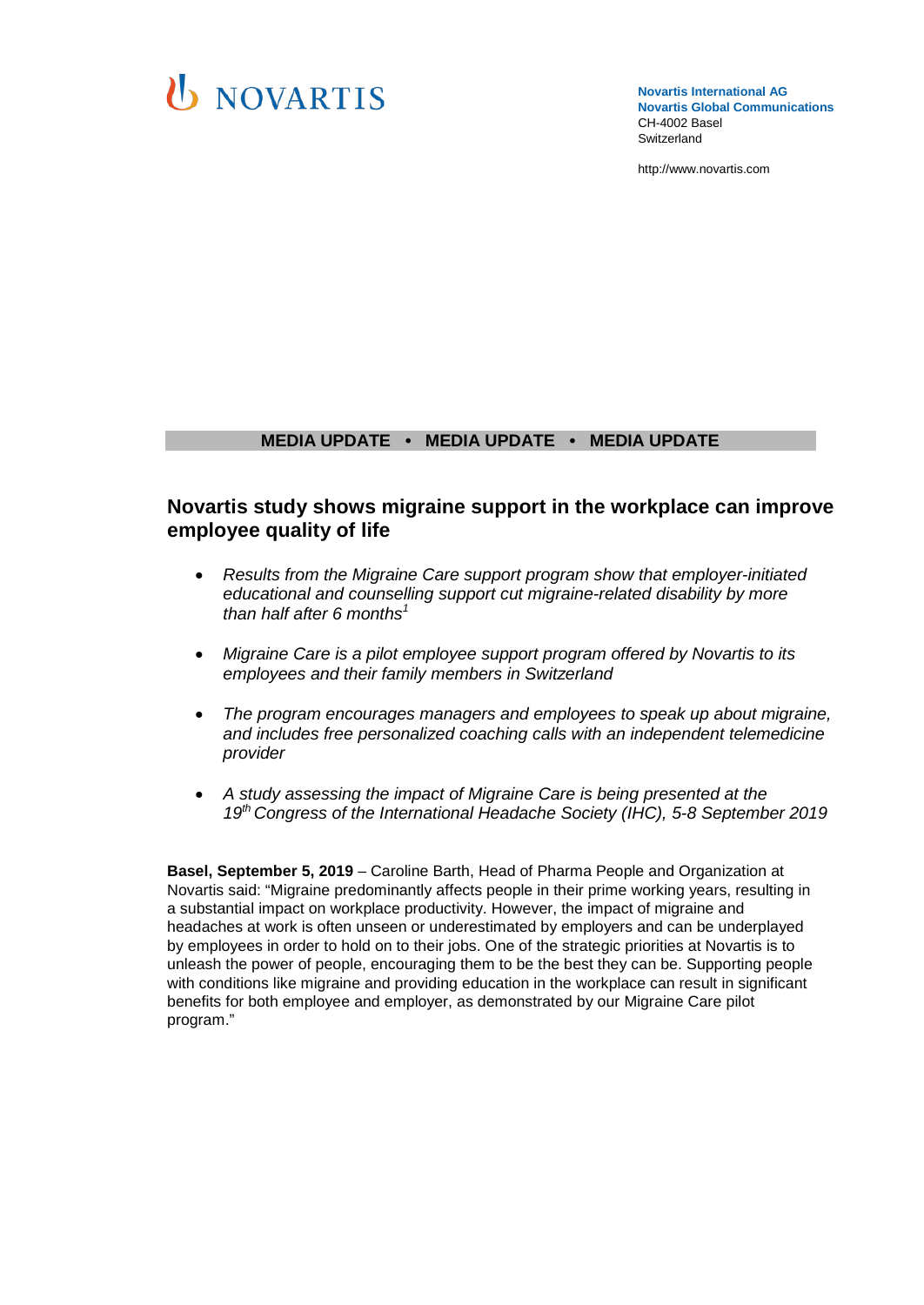## **Infographic1**



\* Migraine Disability Assessment (MIDAS questionnaire) - questionnaire designed to measure headache-related disability, improve physician-patient communication, and identify patients with high treatment needs.

## **Disclaimer**

This media update contains forward-looking statements within the meaning of the United States Private Securities Litigation Reform Act of 1995. Forward-looking statements can generally be identified by words such as "potential," "can," "will," "plan," "expect," "anticipate," "look forward," "believe," "committed," "investigational," "pipeline," "launch," or similar terms, or by express or implied discussions regarding potential marketing approvals, new indications or labeling for the investigational or approved products described in this media update, or regarding potential future revenues from such products. You should not place undue reliance on these statements. Such forward-looking statements are based on our current beliefs and expectations regarding future events, and are subject to significant known and unknown risks and uncertainties. Should one or more of these risks or uncertainties materialize, or should underlying assumptions prove incorrect, actual results may vary materially from those set forth in the forward-looking statements. There can be no guarantee that the investigational or approved products described in this media update will be submitted or approved for sale or for any additional indications or labeling in any market, or at any particular time. Nor can there be any guarantee that such products will be commercially successful in the future. In particular, our expectations regarding such products could be affected by, among other things, the uncertainties inherent in research and development, including clinical trial results and additional analysis of existing clinical data; regulatory actions or delays or government regulation generally; global trends toward health care cost containment, including government, payor and general public pricing and reimbursement pressures and requirements for increased pricing transparency; our ability to obtain or maintain proprietary intellectual property protection; the particular prescribing preferences of physicians and patients; general political and economic conditions; safety, quality or manufacturing issues; potential or actual data security and data privacy breaches, or disruptions of our information technology systems, and other risks and factors referred to in Novartis AG's current Form 20-F on file with the US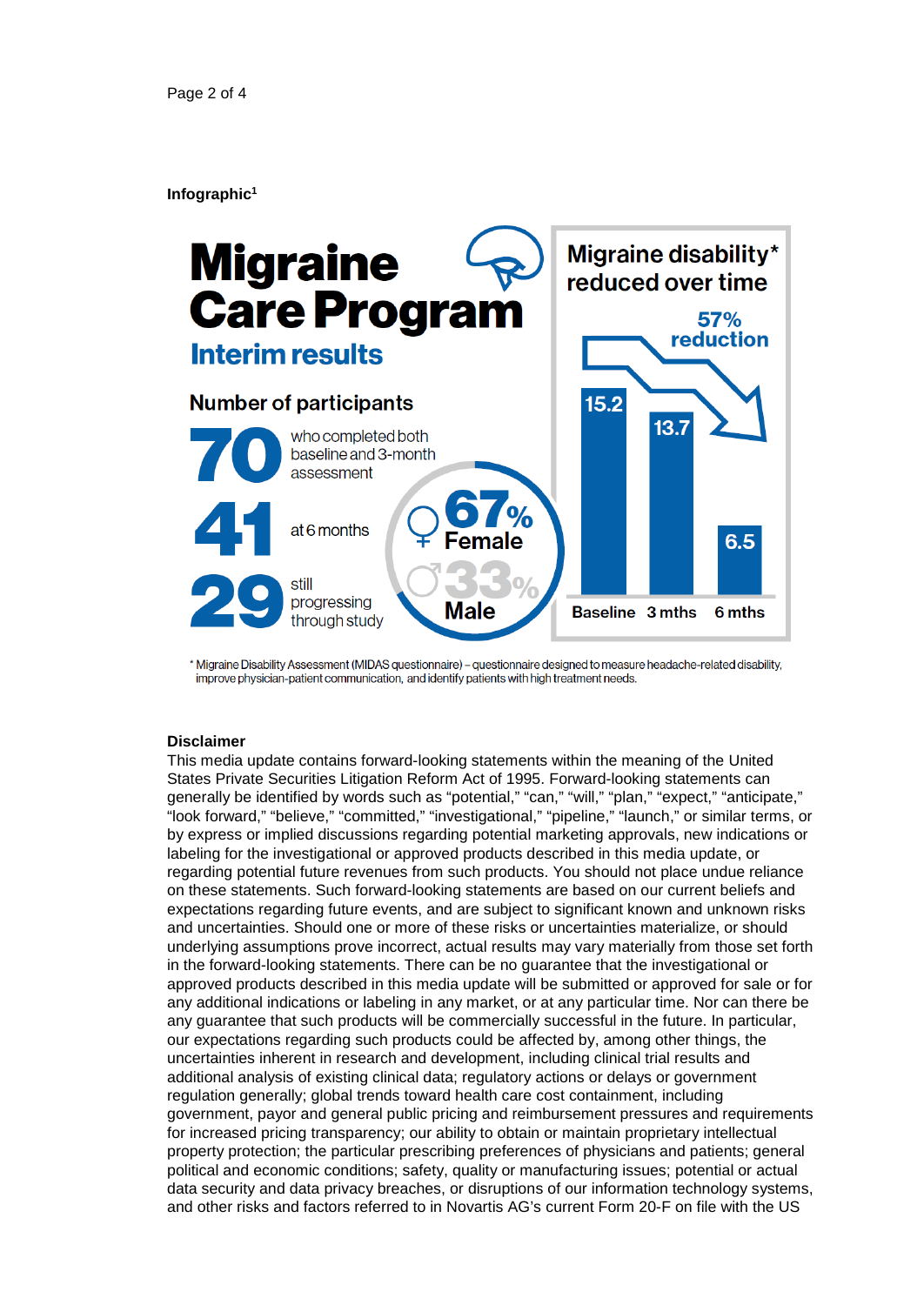Securities and Exchange Commission. Novartis is providing the information in this media update as of this date and does not undertake any obligation to update any forward-looking statements contained in this media update as a result of new information, future events or otherwise.

## **About Migraine Care**

Migraine Care is a pilot program created by Novartis, in collaboration with patient groups and leading experts in neurology, telemedicine and digital medicine, to provide a complimentary, independent, third-party service for all Swiss-based Novartis associates living with migraine to improve their quality of life. The program aims to raise awareness of migraine in the workplace and provide free coaching to Novartis associates living with migraine to empower them in the management of the disease. Novartis is exploring opportunities to work with other employers who are interested in supporting their employees and family members living with migraine.

#### **About Novartis**

Novartis is reimagining medicine to improve and extend people's lives. As a leading global medicines company, we use innovative science and digital technologies to create transformative treatments in areas of great medical need. In our quest to find new medicines, we consistently rank among the world's top companies investing in research and development. Novartis products reach more than 750 million people globally and we are finding innovative ways to expand access to our latest treatments. About 108,000 people of more than 140 nationalities work at Novartis around the world. Find out more at [www.novartis.com.](http://www.novartis.com/)

Novartis is on Twitter. Sign up to follow @Novartis at<http://twitter.com/novartis> or follow @NovartisNews for the latest News & Media Updates at [https://twitter.com/novartisnews.](https://twitter.com/novartisnews) For Novartis multimedia content, please visit [www.novartis.com/news/media-library.](http://www.novartis.com/news/media-library) For questions about the site or required registration, please contact [media.relations@novartis.com.](mailto:media.relations@novartis.com)

#### **Reference**

1. Schaetz L, Pathak P, Fang J et al. Impact of an employer-provided migraine-coaching program on burden and patient engagement: results from interim analysis. Abstract presented at the 19th Congress of the International Headache Society (IHC), 5-8 September 2019, Dublin, Ireland.

#### # # #

#### **Novartis Global External Communications**

E-mail: [media.relations@novartis.com](mailto:media.relations@novartis.com)

Antonio Ligi Novartis Global External Communications +41 61 324 1374 (direct) [antonio.ligi@novartis.com](mailto:antonio.ligi@novartis.com)

Eric Althoff Novartis US External Communications +1 646 438 4335 (direct) eric.althoff@novartis.com

## **Novartis Investor Relations**

Central investor relations line: +41 61 324 7944

Rachel Fink Novartis Global Pharma Communications +41 61 324 8245 (direct) [rachel.fink@novartis.com](mailto:rachel.fink@novartis.com)